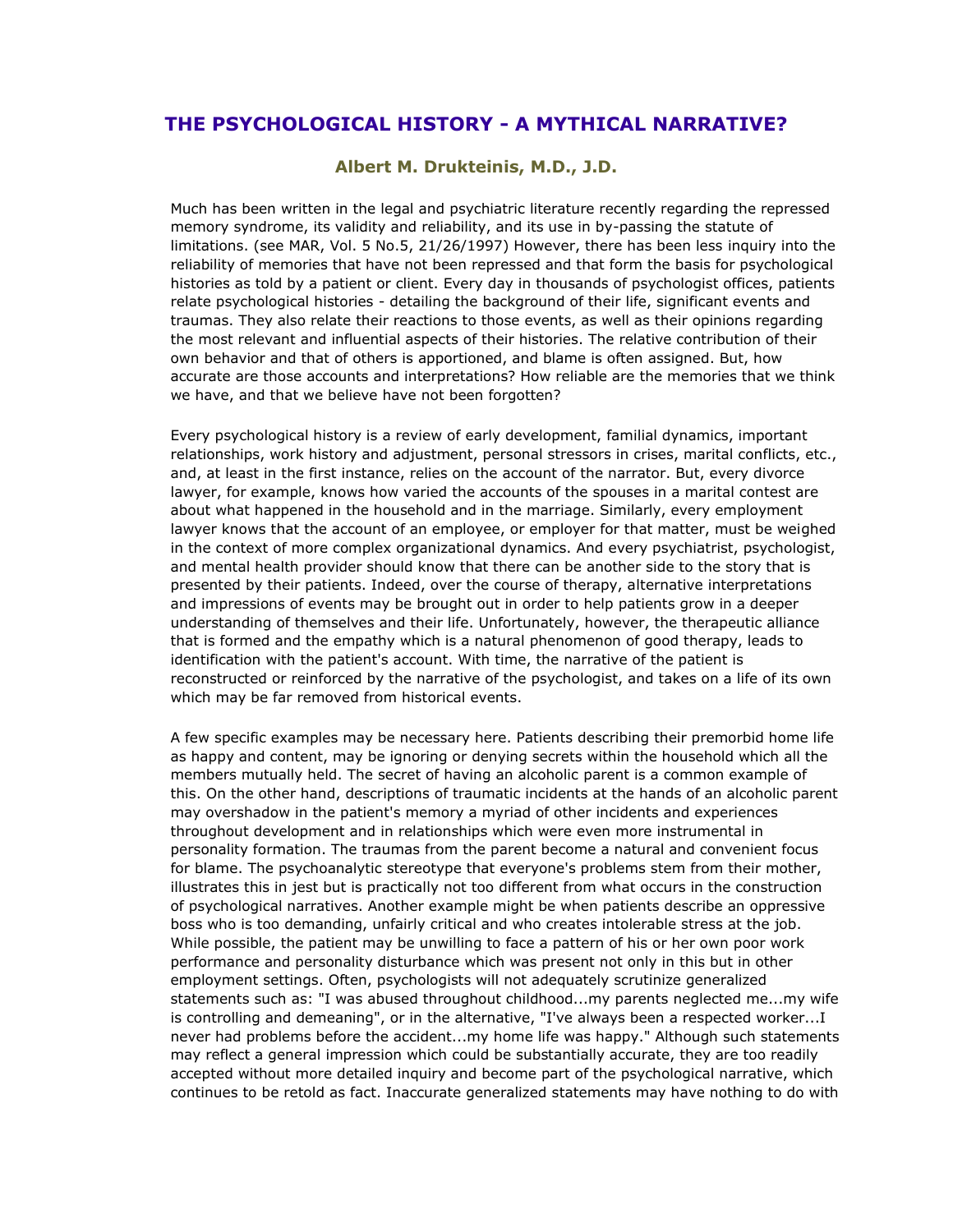conscious fabrication or deliberate misrepresentation, but may only be due to memories which are vulnerable to distortion.

There's a popular adage that if you have ten eyewitnesses to an event, you will have ten different accounts. While this may be an exaggeration, most criminal prosecutors who have accumulated dozens of witness statements will attest to its near truth. Those statements invariably have significant contradictions, not only in the factual accounts, but even more in the subjective impressions of motive, malice, temperament and predisposition, and blame. This might appear as if memories have no validity. This is not so; only that they are subject to distortion by time and various influences. Memory can be generally divided into two steps, that of recording and of retrieving This complex process can be outlined, from one perspective, as follows:

(a) The recording of events perceived to create memory is never a pure step, but inevitably involves some interpretation of the event being recorded. That interpretation comes from previous memories that have been recorded and now are retrieved simultaneously to help in the interpretation. So the recorded information is automatically altered as it enters.

(b) When retrieving information which has been previously recorded, once again, it will not be just the original perceived events, but will include the earlier interpretation. Plus, the current retrieval involves a selection of only portions of recorded information based on current needs, feelings, and context. The newly retrieved information is, therefore, altered even further from that originally perceived.

(c) The process of retrieving, with its multiple layers of influence, now itself rerecords the memory, and at some future time this re-recording may appear to represent the original recorded information when in fact it has been subject to significant alteration. This process repeats itself adding new layers of influence each time. Once the tale has been told dozens of times, the final product may be a distant shadow of the original perceived event.

Researchers have shown that memories are influenced by decay over time as well as by interference. Biological processes, of course, play a major role and a number of brain conditions are known to affect memory. For example, in senile dementia, the failure of memory retrieval, especially of recent events and experiences, causes patients to "fill in the blanks" or to evade a subject so as not to appear stupid. Traumatic brain injured patients, similarly, may learn to guess or approximate responses out of embarrassment for their deficit. A dramatic example of brain injury and memory distortion is a condition known as Korsakoffs psychosis, caused by chronic alcoholism. Here, patients will confabulate detailed and often colorful accounts subject to suggestion, and accept their own confabulation as reality.

Psychological processes also distort memory. This can be divided into two broad categories, personal myth and memory constructionl. The personal myth is a fundamentally distorted narrative of a person which has been accepted as reality as a theme that defines the individual to himself or herself. Personal myths are how we want to see ourselves or how we have learned to see ourselves over time. This can be an idealized inflated self view, or a self deprecating one. It can involve heroes and villains and mythical struggles. Often it leads to rich detail in the recollection of events that are consistent with the myth. Where memories are faulty, they are supplemented by association with memories that are retained in order to reinforce the theme. For example, in the highly charged time of adolescence, good or bad actual memories may, by association, lead to correspondingly good or bad false memories of events that are not recalled, but appear to be correct and consistent with the theme. Now,